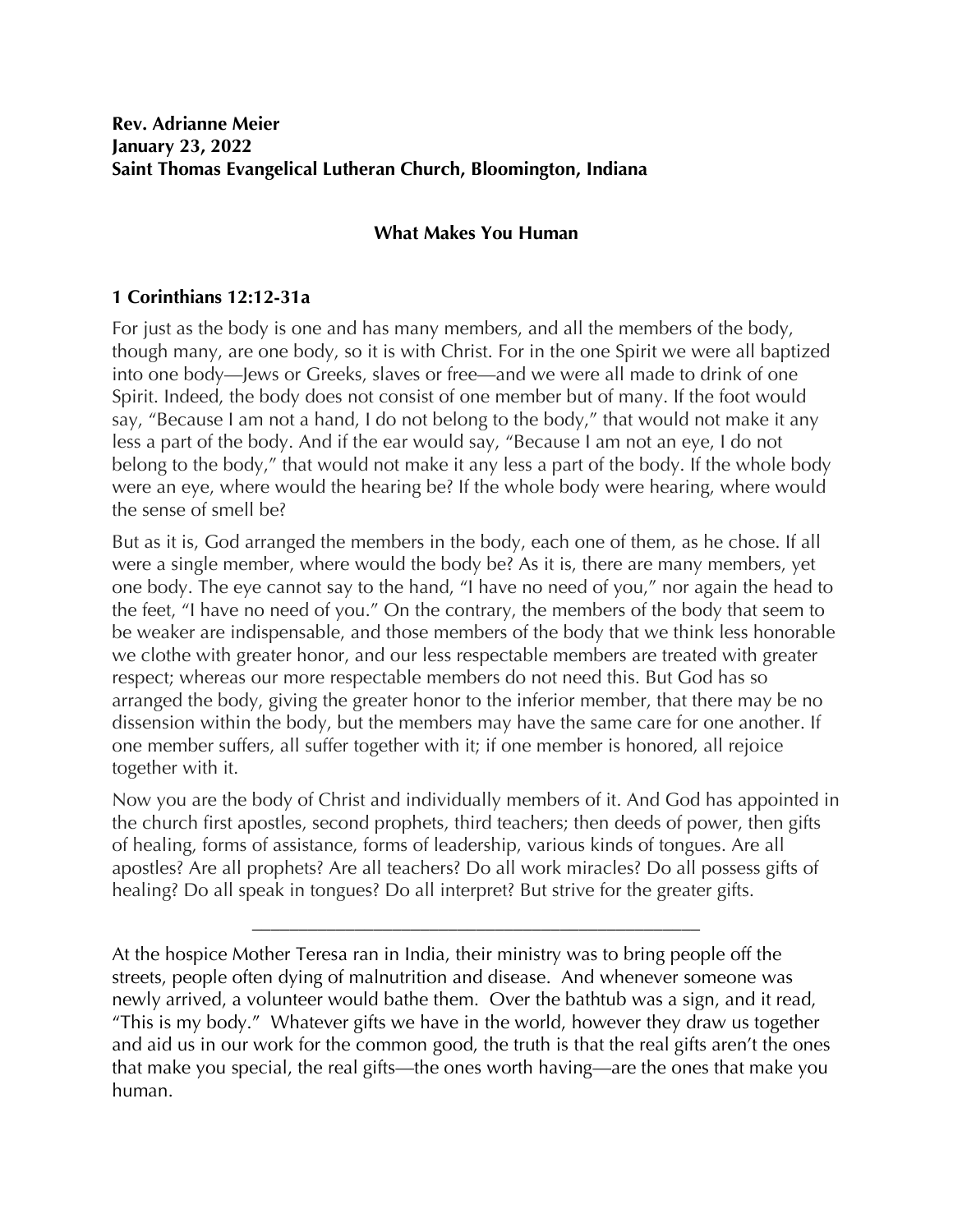It is no small thing for St. Paul to use the body as a metaphor for the church. He knew his scripture well. He knew that, in the beginning, in the first story that tries to make sense of how all of this—everything that is—came to be, created at the hands of a loving God...in that story, it says that humankind is made in God's image, according to God's likeness. God pays attention to bodies - infertile bodies (like Sarah's or Hannah's), raped bodies (like Tamar's), incredibly strong bodies (like Samson's), and child bodies (like Samuel's or Jeremiah's), bodies that don't fit binary definitions (like the Ethiopian eunuch's), bodies that are broken, in pain, labeled unclean (too many to name). God pays attention to bodies. God cares about bodies. And to that end, God gave us a meal where the body of Christ—in, with, and under a morsel of bread—creates of this people a body.

To that end, it is worth noting that right before St. Paul talks about spiritual gifts, which began in the section we read last week, right before this discussion, Paul talks about the Lord's Supper. He gives back to the Corinthians the center of their worship: the words of institution, that "... on the night our Lord Jesus was betrayed he took a loaf of bread, and when he had given thanks, he broke it and said, 'This is my body that is broken for you. Do this for the remembrance of me.'" And here he is again, just eighteen verses later, talking about a body, one body— the body of Christ that is we who are the church, we who gather to eat and drink, we who gather to worship, we who gather for the sake of the common good. We are a body —it is a tangible image, even a visceral one, maybe even an embarrassing one as we try to imagine the parts of the body that we clothe with greater honor. When Paul calls us *one* body, he is saying, "You think gifts set you apart; I tell you gifts are what make you belong. Gifts are what make you human—made in God's image, beautiful in your breakableness—fully human."

I notice that every time St. Paul talks about gifts, his lists vary: last week, it was wisdom, knowledge, faith, healing, miracles, discernment of spirits—whatever that means tongues, and the interpretation of tongues. This week, it is apostleship, prophecy, teaching, deeds of power, healing, assistance, leadership, and speaking in tongues. I know I've seen resources that claim to assess THE spiritual gifts, all nine or sixteen or twenty of them, though they often omit the discernment of spirits, but there is no exhaustive list of gifts. It isn't like a personality typing tests - nine Enneagrams, 16 Myers-Briggs types. Gifts don't work that way, because no paradigm like that can contain the whole of human experience. Gifts are what make us human—they are where our tenderness is stored, our empathy. They are what make us strong when standing up for "the least of these." They give us the tools of discernment to see who is not here, what gifts are not present, not honored. They are never what divides us, and always what unites us.

So, maybe you gifts are hospitality or leadership; maybe acts of service, sure. But however you—we—are gifted will always lead us more deeper into the human experience. Beloved, the true gifts are what lead us into human suffering, because the body that we share at Communion, the God in whose image we are made, our God is fully human. Our God is a broken God, a suffering God. Our God so loved, so loved the world.